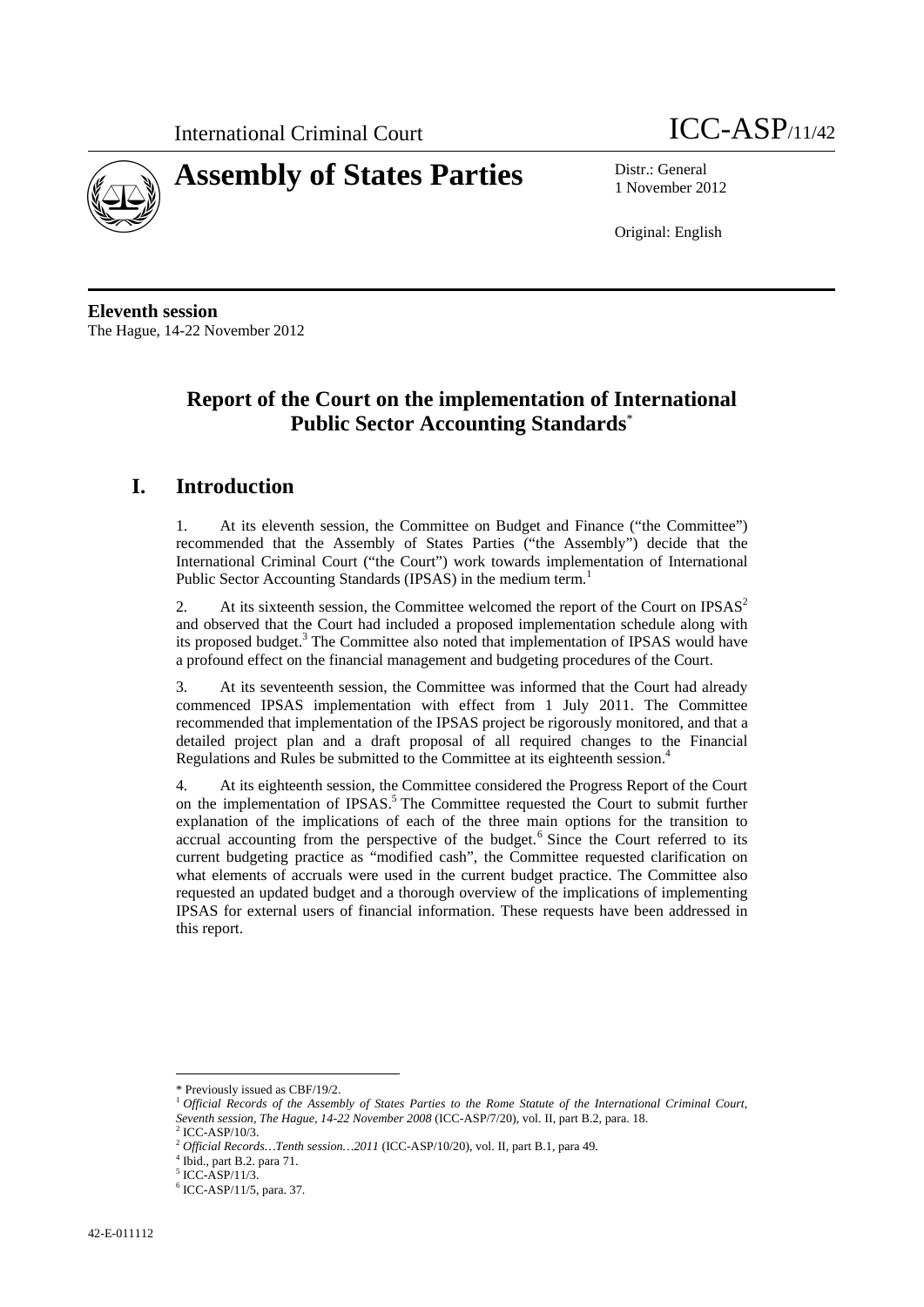# **II. Further explanation of the implications of each of the three main options for the transition to accrual accounting from the perspective of the budget**

5. The report<sup>7</sup> prepared by the Joint Inspection Unit of the United Nations provides an overview of the transition to IPSAS, and its implementation status, within United Nations system organizations. That report aims to show how this process has been carried out by each organization, with a focus on identifying best practices and possible risks, as well as addressing budget implications. The report concludes that most international government organizations which have already moved to accrual-based accounting (including the European Commission) find it difficult to introduce accrual-based budgeting, at least in the short term. In the long term it is argued that the benefits of accrual accounting can only be fully realized and embedded if budgets are also prepared on an accruals basis. The United Kingdom<sup>8</sup> is one of the few European countries which has taken up the challenge and adopted accrual-based budgeting. However, the transition took thirteen years to complete.

6. In the Court's previous report to the Committee, three options from the perspective of the budget were identified: cash budgeting, accrual budgeting and modified cash budgeting. In cash budgeting, the budgetary balance represents the difference between budgetary appropriations and expenditures based on amounts collected and disbursed. The budgetary balance in accrual-based budgeting is the difference between revenue earned and expenses incurred based on the occurrence of activities generating revenues/expenses within the financial period, irrespective of the amounts actually collected or disbursed.

7. Firstly, the Court would point out that the Court's budget has never been wholly cash-based; the Financial Rules and Regulations ("FRR") have always recognized the concept of 'obligation', as stated in financial regulation 4.1, 4.5 and detailed in rules 110.2 to 110.8. Therefore, the Court has always budgeted for, and charged against the budget, 'unliquidated obligations' in addition to disbursements. Rule 110.8 states that "an obligation must be based on a formal contract, agreement, purchase order or other form of undertaking, or on a liability recognized by the Court". The budgeting basis established by the FRR can thus be described as 'commitment-based budget', or 'modified cash budget'.

8. Therefore, given that the Court is changing its accounting policies, which will be applied in the preparation of financial statements, and adopting full accrual accounting, the question now arises whether the Court should move to accruals-based budgeting and when this transition should take place.

9. The differences between accruals-based and cash-based recording of transactions are essentially differences in timing. Transactions that give rise to asset recognition under accrual accounting are either transactions that involve cash outflows before the asset is recognized (e.g. advance payments to staff or suppliers, acquisition of tangible and intangible assets, financial investments, etc.) or transactions that involve cash inflows after the asset is recognized (e.g. receivables from States Parties, accrued income). Transactions that give rise to recognition of liabilities under accrual accounting are either transactions that involve cash inflows before the liability is recognized (e.g. host State loan, deferred income/contributions received in advance), or cash outflows after the liability is recognized (e.g. employee benefit liabilities, accounts payables, accrued expenses and provisions).

10. The purpose of accrual-based accounting is to give a better view of the financial performance of the reporting entity by allocating revenue and expenses to appropriate financial reporting periods, thus providing a truer picture of the reporting entity's financial position by showing net assets/equity (assets minus liabilities) at the end of the reporting period.

<sup>7</sup> *Preparedness of United Nations System Organizations for the International Public Sector Accounting Standards*, Joint Inspection Unit, United Nations, 2010.

<sup>8</sup> In the *Overview of Accrual Accounting and Budgeting Practices in Individual Countries*, prepared by OECD in 2009, only four developed counties were identified as applying full accrual budgeting: Australia, New Zealand, Switzerland and the United Kingdom.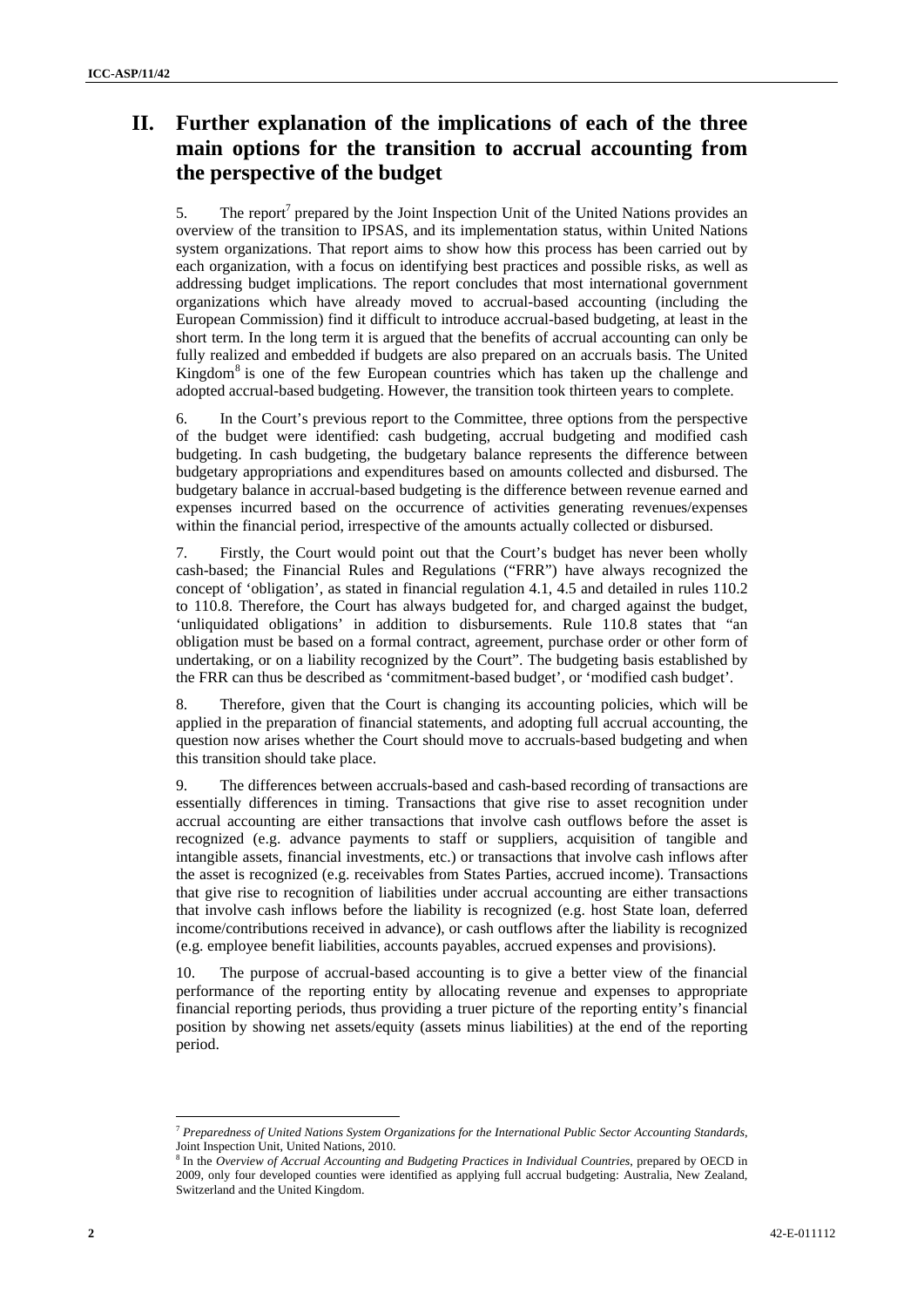11. The differences between full accrual budgeting and existing budgeting practice for the Court arise mainly in relation to the following items:<sup>9</sup>

(a) Tangible and intangible assets: under accrual accounting, only depreciation charges are accounted for as expenses, while for budgeting purposes acquisition costs are charged against appropriations as expenditures at the time the commitment is created (i.e. purchase order is placed, contract or agreement concluded). Should full accrual budgeting be applied, the budgeting methodology would have to be changed. In any case, there would be a need to establish a mechanism to ensure that funding is available for asset acquisitions. This would be either through a separate capital budget, which would still be commitmentbased, but would recognize non-cash charges such as depreciation, or through creation of a capital replacement reserve to cover accumulated depreciation, from which the Court would have authority to draw in order to replenish or replace depreciated assets;

(b) Non-staff costs are currently recognized as expenditure at the time the commitment is created (i.e. purchase order is placed, contract or agreement concluded). Should full accrual budgeting be applied, the time of delivery would be relevant: i.e. expenditure would be charged against the budget when the goods and services are delivered. Therefore, programme managers would have to budget for 'deliveries' of goods and services and not for commitments. Even though the differences in expenses reported on an accruals basis and expenditure reported on a commitment basis is not expected to be significant in annual terms, $^{10}$  there are certain practical difficulties relating to budgeting for deliveries. The main one is related to the length of the procurement process, as well as other factors relating to the supplier's performance, which are difficult to estimate and are not under the programme manager's control;

(c) Expenses in respect of employee benefits have in the past been accounted and budgeted for on a cash basis. When accounting policies were changed to include elements of accrual accounting, these were also replicated in the budgeting practice.<sup>11</sup> The Court thus already applies accrual budgeting for specific transactions related to employee benefits. However, the basic budgeting methodology has remained unchanged. Staff costs are budgeted for by adding to salary costs a percentage representing common staff costs (which includes a number of payroll staff benefit elements) and including an element to take account of delayed recruitment. This percentage has not changed since 2006, and has so far been sufficient to absorb additional accrued charges. By charging the increase in annual leave accrual and repatriation grant accrual against annual appropriations, the Court has been funding liabilities part of which will be settled only in the medium or long term. Applying accrual budgeting in the area of staff costs has also revealed certain practical difficulties in past years. For example, the expense in respect of untaken annual leave and repatriation grant is difficult to estimate, as closing leave balances and foreign exchange rates are not known until year-end;

In relation to the host State loan, only interest repayments would be considered an accrual-based expense. On the other hand, budget appropriations need to be available to cover payment in full of each loan instalment, including repayment of the principal; and

(e) Provisions relating to judicial activities: it is possible that, in the future, provision (i.e. a liability of uncertain timing or amount) may need to be recognized as a result of judicial activities. For example, should an accused be acquitted, he could be entitled to compensation from the Court. In this situation accrual accounting would recognize such a provision before the cash outflow was actually required, and the relevant expenditure might be budgeted for at a later stage.

<sup>&</sup>lt;sup>9</sup> Due to the complexity of IPSAS, the items presented below are simplified and cannot be considered exhaustive, but are nevertheless indicative of the main differences.

<sup>&</sup>lt;sup>10</sup> For example, certain goods and services charged against appropriations in 2012 will only be delivered in 2013, and therefore not recognized as expenses in 2012, but at the same time a similar value of goods and services that have been charged against the 2011 budget will be delivered during 2012 and therefore recognized as expenses in 2012.

 $\frac{11}{11}$  Questions and answers, second set, CBF, eighteenth session.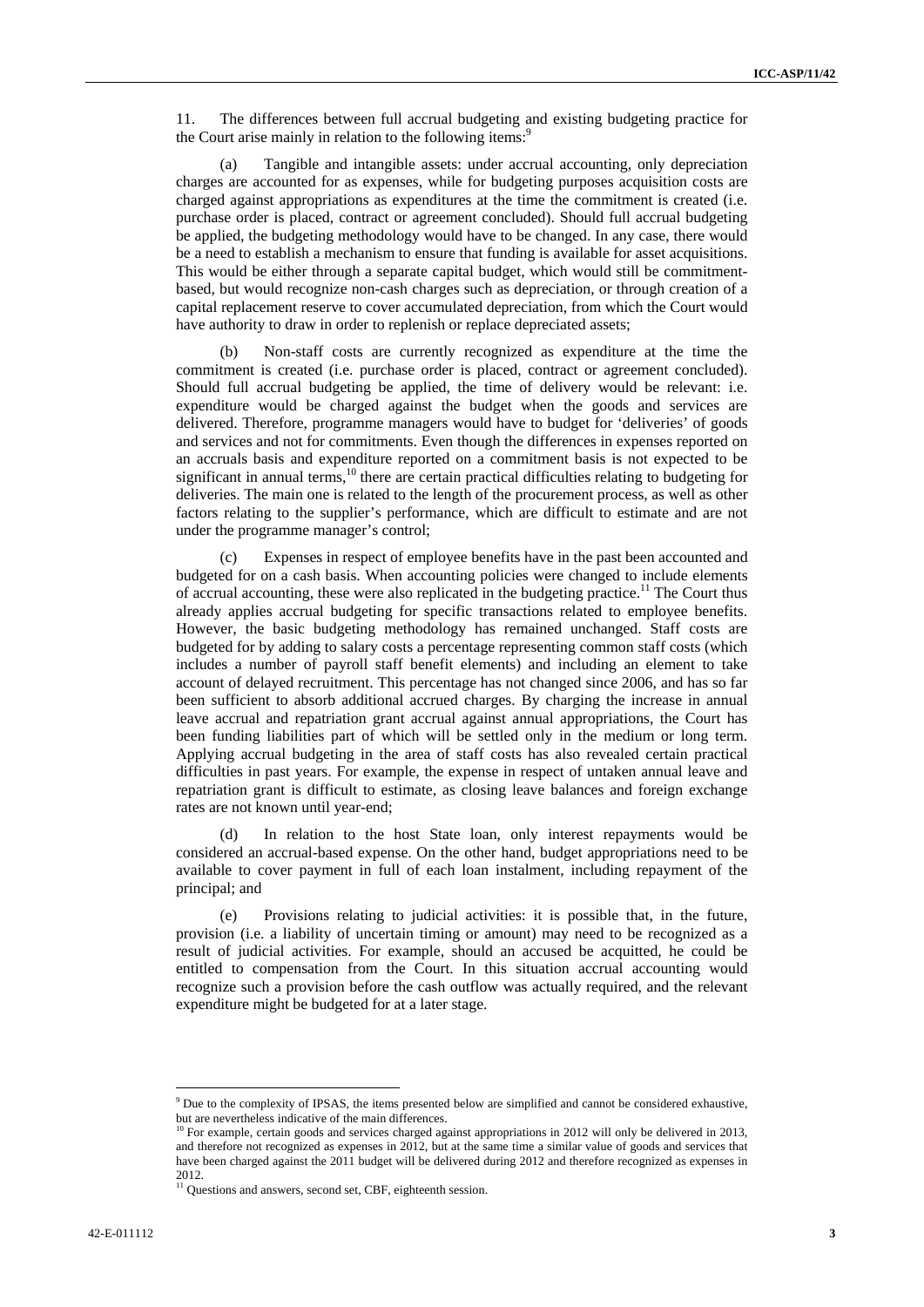12. Unlike the views on accrual accounting, views on accrual budgeting differ significantly, $12$  and support is considerably lower compared to accrual accounting. States which have introduced accrual budgeting are in a minority and the Court is unaware of any UN system organization that has made the transition to accrual budgeting.<sup>13</sup> Among others, critics of accrual budgeting argue that accruals introduce technical complexity into budgeting, making it less transparent and less readily understandable.

13. The Court is monitoring developments in financial management within UN system organizations and does not currently envisage any change in its current budgetary practices towards the application of full accrual budgeting.

#### **III. Clarification on what elements of accruals are used in the current budget practice**

14. The Court uses certain elements of accruals in its current budget practice. The Court's practice to date in its financial statements, in line with United Nations Accounting Standards (UNSAS), has been to present a Statement of assets, liabilities, reserves and fund balances which lists certain assets and liabilities. Each asset and liabilities item recognized (except cash balances) in this Statement effectively represents a departure from cash-based accounting. The Court has thus applied a modified cash basis of budgeting and accounting. The following non-cash items are included in the budget out-turn report and are reflected in the Court's liabilities:

(a) Contributions received in advance: contributions received in advance are shown on the balance sheet as a liability;

(b) Unliquidated obligations: commitments entered into that have not been disbursed during the financial period in question. Obligations are based on a formal contract, agreement, purchase order or other form of undertaking, or on a liability recognized by the Court. Current-period obligations remain valid for 12 months after the end of the financial year to which they relate;

(c) Other accounts payable, mainly consisting of amounts payable to suppliers. On the principle of accrual-based accounting, all invoices dated until year end represent an account payable of the Court for that financial year and are booked in the accounting system of the same year. Unpaid invoices at year-end are paid in the subsequent financial year;

(d) Provision for US tax liability: the estimated tax liability for United States taxpayers on the payroll of the Court that has been incurred during the current financial period. The Court settles these liabilities in a subsequent financial period. According to the fundamental principles of the International Civil Service, all employees of the Court are entitled to exemption from taxation on Court salaries, emoluments and allowances paid by the Court;

(e) Provision for ILO cases: Former staff members of the Court have filed cases with the International Labour Organization Administrative Tribunal (ILOAT). The Court makes an appropriate provision when it is probable that the Court will have to make payments to those staff members;

(f) Repatriation grant liability: internationally recruited staff members who separate become entitled to repatriation grants after one year of service. Similarly, judges become entitled to receive a relocation allowance after five years of service, upon termination of duty. The Court recognizes these items as liabilities; and

(g) The annual leave balance represents unused annual leave for Court staff members and elected officials and is recognized as a liability on the balance sheet.

<sup>&</sup>lt;sup>12</sup> *Issues in Accrual Budgeting*, OECD Journal on Budgeting - Volume 4, no.1, OECD 2004.<br><sup>13</sup> *Budget Reporting and Reconciliation Working Group, Task Force on Accounting Standards*, High Level Committee on Management, United Nations, presentation by UNDP, Turin, September 2011.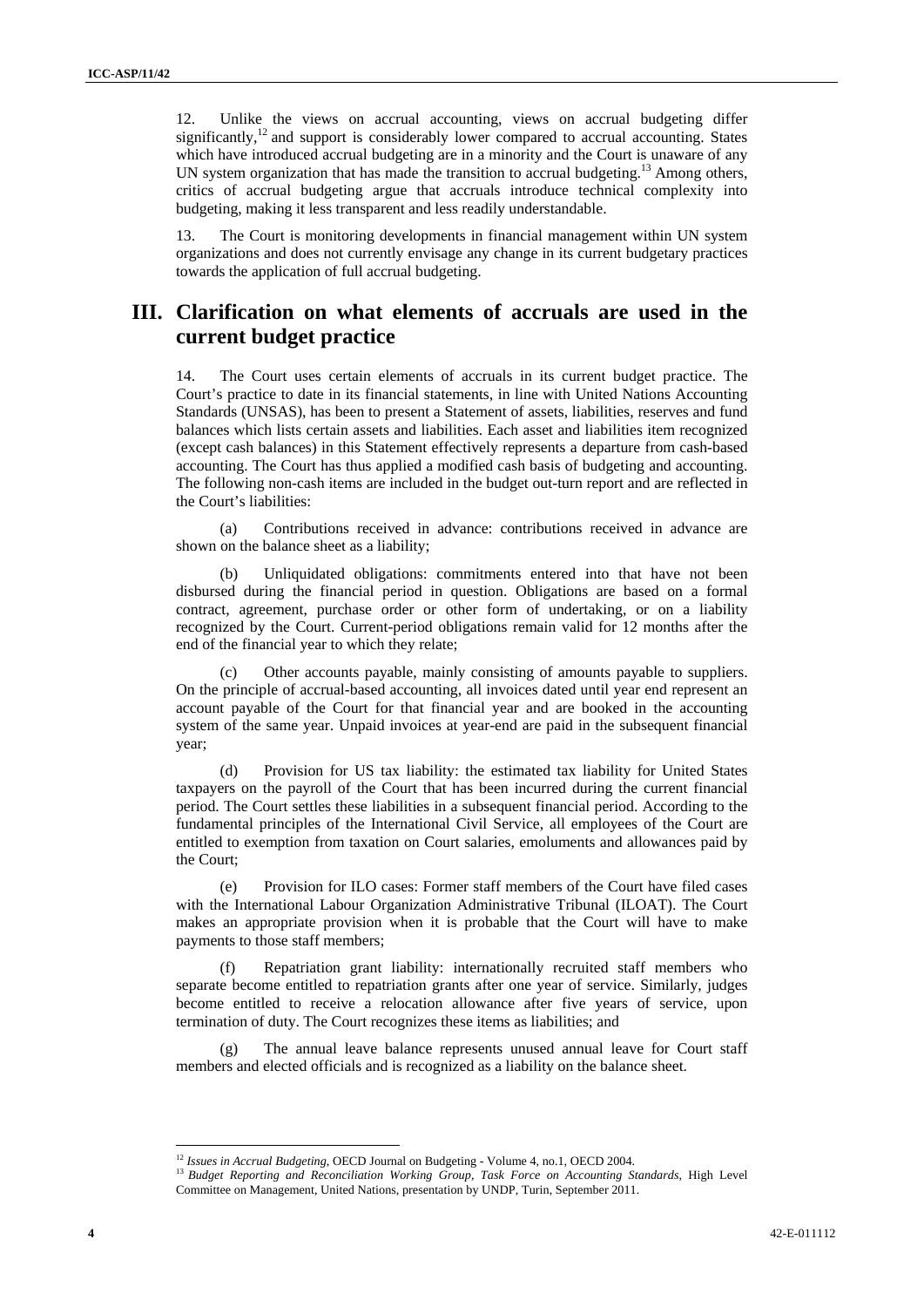### **IV. Overview of the implications of implementing IPSAS for external users of financial information**

15. The main implication of implementing IPSAS for external users of financial information is that users will have better information on the financial performance of the Court during a financial period and better information on the financial position of the Court at the end of the financial period. It should be noted that, in the transition to full accrual accounting, no existing information will be lost, but rather, financial information will be added.

16. The full set of IPSAS-compliant financial statements will include a Cash Flow Statement, providing cash-based information.

17. Assuming budget preparation remains on the existing basis, information presented in the Statement of Appropriations will not be changed. The Statement of Appropriations provides information on the following: the original budget appropriations; the appropriations as modified by any transfers; any supplementary budget appropriations; credits, if any, other than the appropriations adopted by the Assembly of States Parties; the amounts charged against those appropriations and/or other credits and unencumbered balances of appropriations.

18. There will be a difference between 'expenditure' as reported in the Statement of Appropriations and 'expenses' as reported in the Statement of Financial Performance, due to the fact, as explained in para. 11 above, that a number of items will not be budgeted on a full accrual basis. These differences will be reconciled in a note to financial statements and will require a certain effort on the part of the users of financial information in order to understand the reconciled figures resulting from the application of different accounting bases.

19. The differences between IPSAS and the Court's current accounting standards, UNSAS, will impact on how transactions are recorded and presented in the main financial statements: Statement of Financial Position, presenting assets, liabilities and net assets/equity; Statement of Financial Performance, presenting revenue, expenses and result for the period, and Statement of Changes in net assets/equity. The Cash Flow Statement, which provides information on the Court's cash flows, is unlikely to be significantly affected.

20. None of these accounting differences will have any impact on the Court's budgeting regime, since IPSAS will not be applied to budgeting. IPSAS are accounting standards, not budgeting standards. IPSAS 24, however, deals with the presentation of budget information in the financial statements. The table below includes a comparison between existing accounting policies and IPSAS, together with the impact of required changes.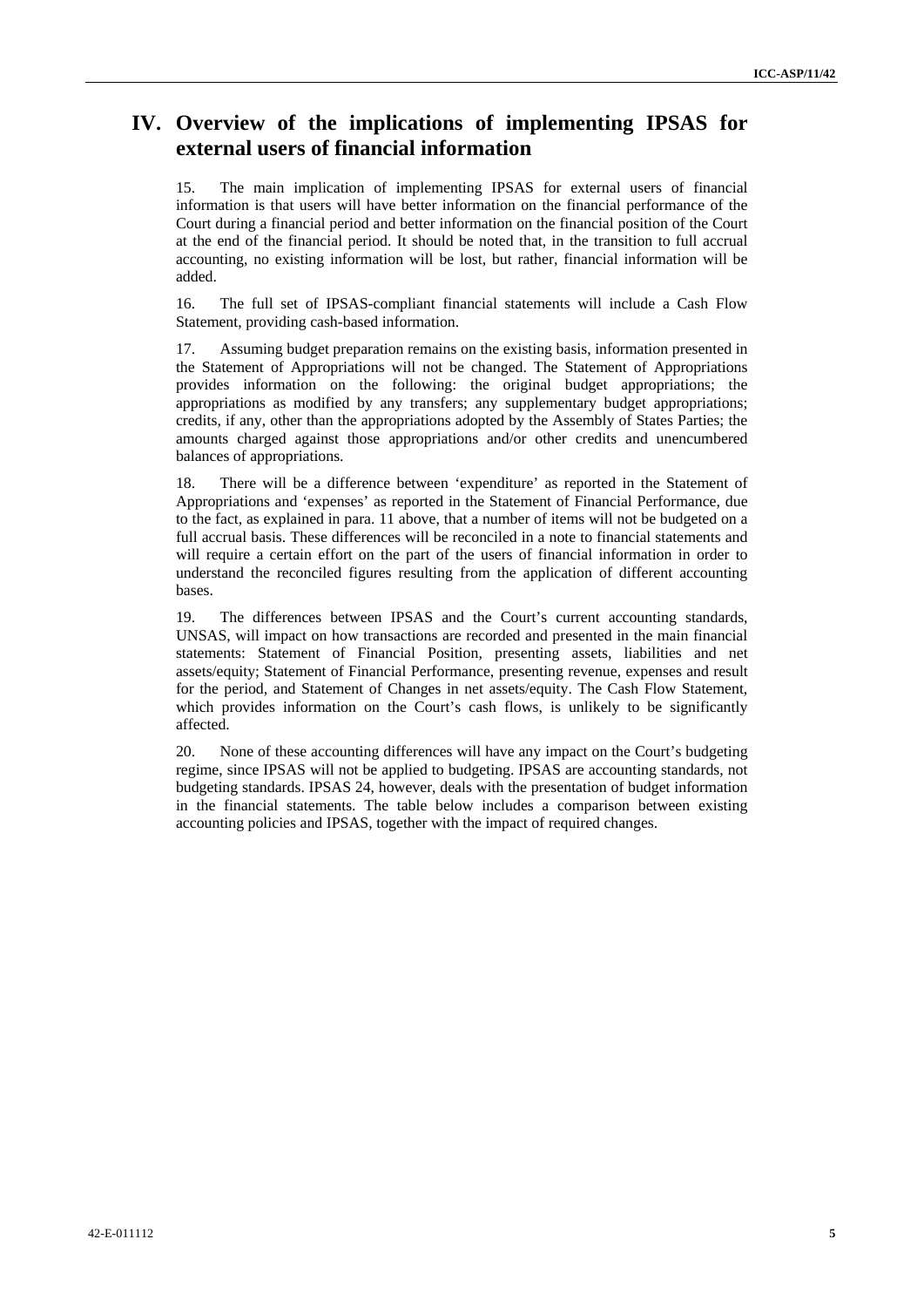| ICC's current<br>accounting standards (UNSAS)                                                                                                                                                                                                                | <b>IPSAS</b>                                                                                                                                                                                                                                                                | <b>Impact</b>                                                                                                                                                                                                                                                                                                                                                                                                                                                            |  |  |
|--------------------------------------------------------------------------------------------------------------------------------------------------------------------------------------------------------------------------------------------------------------|-----------------------------------------------------------------------------------------------------------------------------------------------------------------------------------------------------------------------------------------------------------------------------|--------------------------------------------------------------------------------------------------------------------------------------------------------------------------------------------------------------------------------------------------------------------------------------------------------------------------------------------------------------------------------------------------------------------------------------------------------------------------|--|--|
| 1. Reporting requirements take a<br>modified cash approach that is<br>very close to cash accounting.                                                                                                                                                         | Requirements are on a full<br>accrual basis                                                                                                                                                                                                                                 | The effect of this is that IPSAS reports a larger group of<br>items (assets and liabilities) on the balance sheet than does<br>UNSAS. The pattern of expenses associated with these<br>assets and liabilities is different. Under IPSAS, expenses<br>associated with investments in assets are reported later than<br>would be the case under UNSAS, while expenses<br>associated with liabilities are sometimes reported earlier<br>than would be the case under UNSAS. |  |  |
| 2. Costs of assets (both tangible<br>and intangible) are reported as<br>expenditure in the Statement of<br>Income and Expenditure when<br>the assets are purchased.                                                                                          | Costs of fixed assets and<br>intangible assets are capitalized<br>and are included on the balance<br>sheet when the assets are first<br>acquired. The original cost of the<br>assets is spread over their useful<br>lives as the assets are used<br>(depreciation expense). | There will be an increase in assets reported and a decrease<br>in reported expenses, at least for new asset acquisitions.                                                                                                                                                                                                                                                                                                                                                |  |  |
| 3. Accrued employee benefits in<br>respect of long term employee<br>benefits reported in a note to the<br>accounts and not as a liability on<br>the balance sheet. <sup>14</sup>                                                                             | Full recognition of liabilities and<br>expenses for employee benefits.                                                                                                                                                                                                      | The accounting treatment (mostly relating to valuation and<br>presentation) of judges' pension scheme, repatriation grant<br>accrual and annual leave accrual will require some<br>adjustment. The treatment of UNJSPF contributions will<br>remain unchanged.                                                                                                                                                                                                           |  |  |
| 4. Reported expenditure<br>represents disbursements and<br>unliquidated obligations.                                                                                                                                                                         | Recognition of expenses on the<br>basis of goods and services<br>received (the delivery principle).                                                                                                                                                                         | As not all unliquidated obligations of the financial period<br>will be recognized as expenses, there will be a reduction in<br>reported expenditure during the initial years of IPSAS<br>adoption.                                                                                                                                                                                                                                                                       |  |  |
| 5. Recognition of voluntary<br>contributions on cash basis.                                                                                                                                                                                                  | Voluntary contributions<br>recorded on an accrual basis<br>under certain conditions.                                                                                                                                                                                        | As voluntary contributions are limited, the impact is<br>expected to be minimal.                                                                                                                                                                                                                                                                                                                                                                                         |  |  |
| 6. Budget information in the<br>financial statements is included<br>in the Statement of<br>Appropriations. The amounts<br>reported as expenditure in the<br>Statement of Income and<br>Expenditure are equal to those in<br>the Statement of Appropriations. | Requirement to present a<br>comparison of budget amounts<br>and actual amounts on a similar<br>basis.                                                                                                                                                                       | Changes in the format and content of budget presentation.<br>A Statement comparing budget amounts and actual<br>amounts is required, which would be similar to the existing<br>Statement of Appropriations.                                                                                                                                                                                                                                                              |  |  |
|                                                                                                                                                                                                                                                              | Requirement to reconcile<br>amounts in the budget to the<br>amounts in the financial<br>statements.                                                                                                                                                                         | Changes in disclosure requirements. A disclosure note<br>explaining significant differences between budget and<br>actual amounts will be required, unless such information is<br>cross-referenced to other documents where it is included<br>and which are publicly available.                                                                                                                                                                                           |  |  |
|                                                                                                                                                                                                                                                              |                                                                                                                                                                                                                                                                             | The Court will need to explain in notes to the financial<br>statements the budgetary basis and classification basis<br>adopted in the approved budget.                                                                                                                                                                                                                                                                                                                   |  |  |
|                                                                                                                                                                                                                                                              |                                                                                                                                                                                                                                                                             | The actual amounts presented on a comparable basis to the<br>budget (in the Statement of Appropriations) will be<br>reconciled to the actual amounts presented in the financial<br>statements, identifying separately any basis, timing and<br>entity differences.                                                                                                                                                                                                       |  |  |

### **Table 1 — Comparison of UNSAS and IPSAS: impact of changes**

 $14$  Note that the Court already recognizes repatriation grant accrual and annual leave accrual.